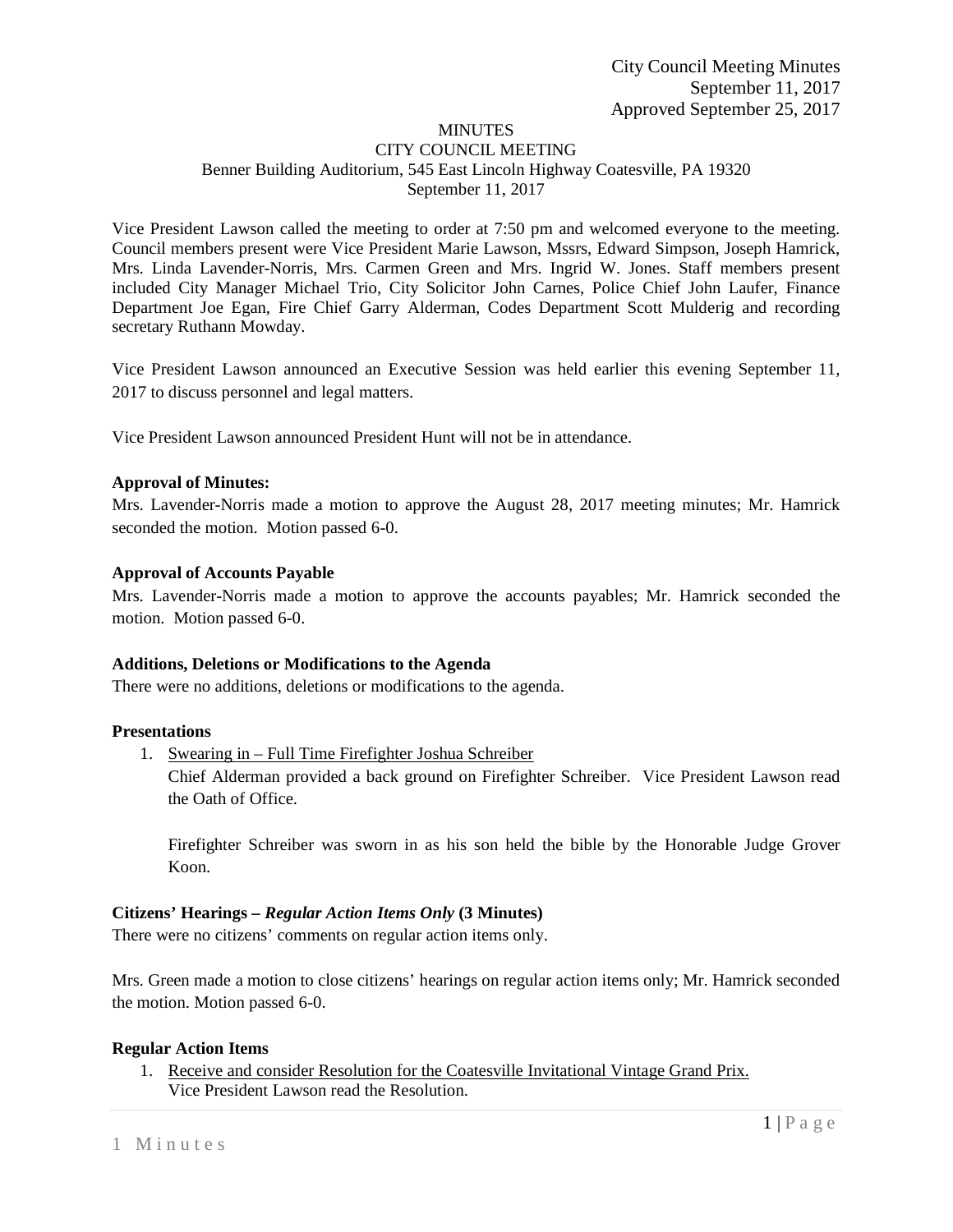Mr. Simpson made a motion to approve the Resolution for the Coatesville Invitational Grand Prix, Mrs. Lavender-Norris seconded the motion. Motion passed 6-0.

Mr. Branca provided a short video of last year's event and a brief overview of this year's event. Mr. Trio thanked everyone for all their help in setting up this year's event. Mr. Wood stated the importance of the event and how it has shone a bright light on the City.

### **Discussion Item**

1. Meeting Minutes

Mrs. Green asked when the minutes from previous meetings will be posted on the website. Mrs. Mowday explained the minutes will be posted on Tuesday. The previous minutes required edits pertaining to who made motions, the information was received earlier that day. Mr. Trio explained the information will be posted with up to date information. Mrs. Green asked for the minutes to be posted on the website the day after approved at a meeting.

### 2. 2nd Quarter finance reporting

Mr. Hamrick announced the 2<sup>nd</sup> quarter finance meeting with the liaisons was held on September 8, 2017. Mr. Egan announced that the City is within budget of all funds. There are a few large expenses coming up which were in the budget such as \$1.2 million for the pensions. Mr. Hamrick stated that Ms. Gattuso has been working with the departments on their budgets. Mrs. Green thanked the Finance Department and appreciates all the work done to provide Council with up to date reports.

### **Solicitors Report**

Mr. Carnes announced:

- City Hall Renovations A special public meeting was advertised and held on Tuesday August 22, 2017 at which time the lowest responsible bidder for the demolition work was accepted and the contract was approved with an addendum thereto requiring the use of local labor. The other construction work prime bids for General Contractor, Electrical, Plumbing, and HVAC are out to bid with bids due to be received on September 14, 2017 at 2:00 p.m. so that the construction can directly follow the demolition work. The bids require the use of 30% local labor (i.e., employees, tradespersons, laborers) from the 19320 Zip Code.
- Floodplain Ordinance The Flood Plain Ordinance has been forwarded to the DCED to establish compliance with FEMA and a certified copy is being sent to the County Planning Commission within 30 days of passage in accordance with the Municipalities Planning Code.
- Filed a challenge to the tax exemption claimed by the CYWA with respect to property located at 744 Merchant Street with the Chester County Tax Assessment Appeals Board.
- Filed an appeal from the award of tax exemption to the Home of the Sparrow by the Tax Assessment Appeals Board relative to property located at 1242 East Lincoln Highway in the City of Coatesville and taken further action in support of such appeal.
- Reviewed various draft contracts and agreements and assisted with various miscellaneous matters involving litigation and enforcement and has assisted the City in its interpretation of codes, rules and regulations and involving various personnel matters.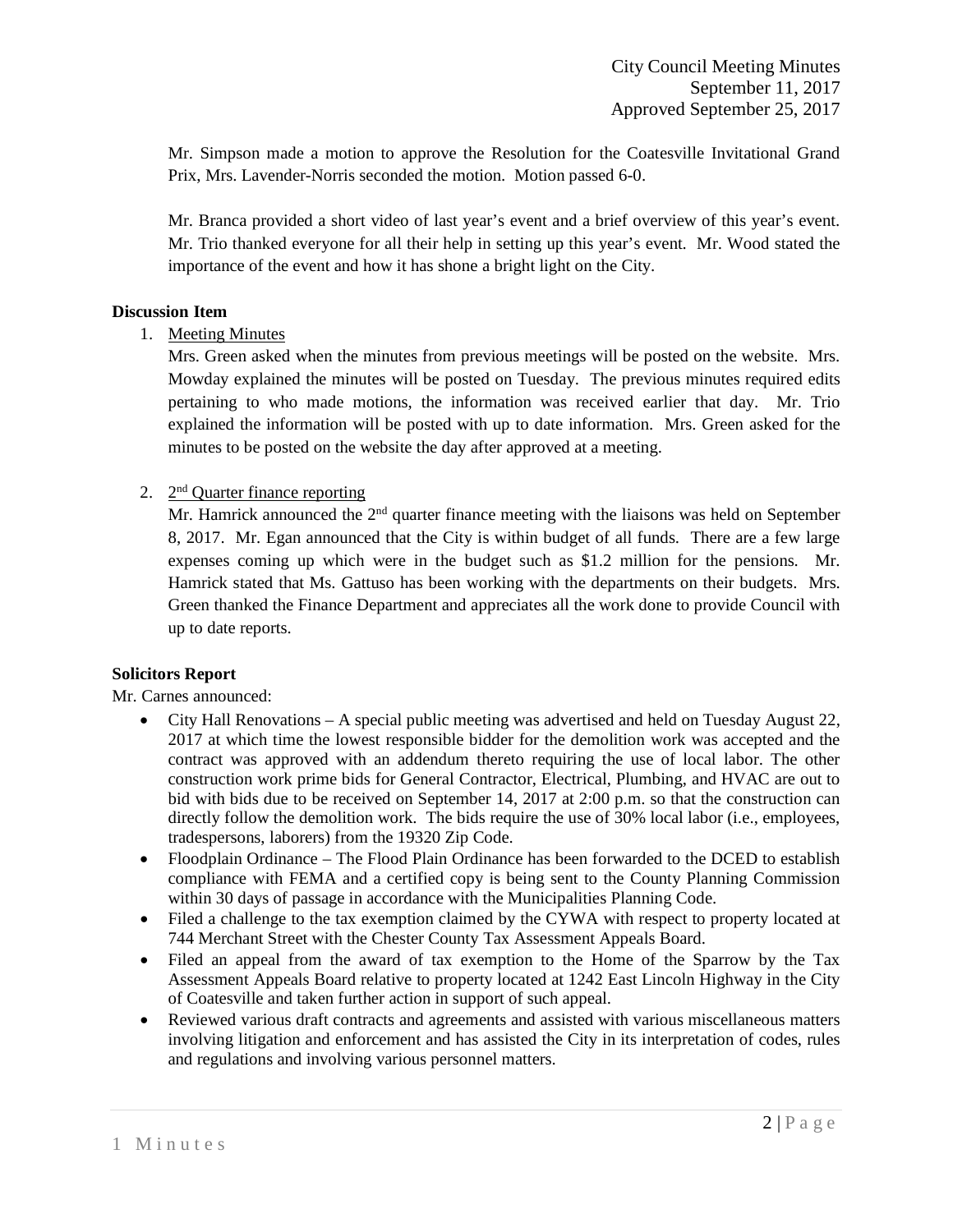### **City Manager's Report**

Mr. Trio announced:

- City Hall renovations are underway and demolition is continuing and expected to be completed by this week.
- Code Enforcement 87 permits (including 49 rental permits) were issued in April 2017 resulting in \$7,096.00 of permit fees.
- Attended a board meeting and presented a Blight Program update with Scott Mulderig
- Received about 15 resumes for the Assistant City Manager position.

# **Citizens' Hearings –** *Non-Agenda Items Only* **(3 Minutes)**

### Steven Lamb

Mr. Lamb questioned the Chief regarding his vehicle that was impounded and released on the same day and he was not notified. The fee is now \$1,600. The Chief explained the vehicle was towed by Flings Towing and arrangements could have been made to have it picked up by the family. Vice President Lawson explained City Council cannot encroach into the legal matter. Mr. Lamb asked City Council to go to the jail cells and look into their conditions.

### Connie Ellis

Ms. Ellis thanked Public Works for the nice service on 1<sup>st</sup> Avenue. There is a problem at the park were children are throwing sticks and rocks on the pavilions. She resigned from the Parks and Recreation Commission and would like and apology for being called a liar at one of the meetings by a Council member. She voiced her concerns regarding the problem with theft at the Family Dollar Store.

Mrs. Green made a motion to close citizens' hearings on non-agenda items; Mrs. Lavender-Norris seconded the motion. Motion passed 6-0.

# **Special Events**

There were no special events at this time.

# **Council Comments**

Mr. Hamrick thanked everyone for attending the meeting. He announced that he attending the annual 9/11 ceremony held at Gateway Park. The ceremony was very nice.

Mrs. Green thanked everyone for attending the meeting. We had a nice visit from the Governor and am excited about the City. It was a very eventful summer and it looks like the grand Prix is going to be bigger this year.

Mrs. Jones thanked everyone for attending the meeting, it is appreciated. A special thanks to Josh Schreiber, very thankful he was hired fulltime. He is one of the firefighters that assisted with the Hunt's fire years ago. She quoted "The secret to change is to focus all of the energy, not on fighting the old, but building the new." by Socrates.